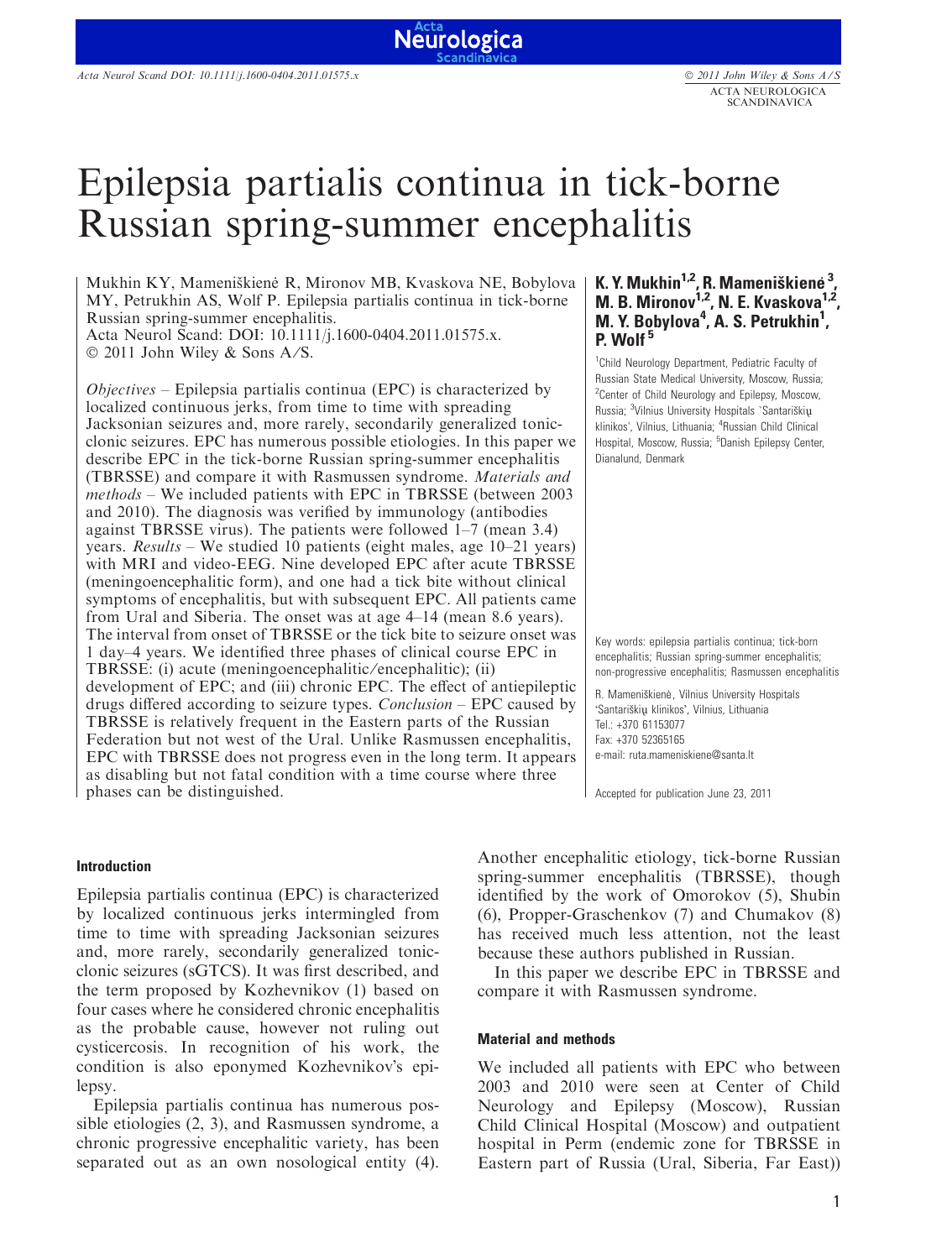## Mukhin et al.

The most difficult cases from all Russia were referred to Russian Child Clinical Hospital (Moscow). The diagnosis of TBRSSE was made on the basis of case history, general and neurological investigation and MRI. The diagnosis had to be verified by immunology (antibodies against the tick-borne Russian spring-summer encephalitis viruses in both – blood serum and CSF. MRI was performed at Russian Child Clinical Hospital on a 1.5-T Sigma Infinity GE System with the study modes T1, T2 and fluid attenuated inversion recovery (FLAIR) in seven patients. In three patients, the MRI was performed in the Outpatient Hospital of Perm on a Siemens workstation with 1.0-T units.

Patients with a diagnosis or a suspicion of Rasmussen encephalitis were excluded.

Twelve to twenty-four hours video-EEG monitoring was performed in all patients on a portable computerized recorder 'ENCEPHALAN-EEGR-19/26' modification 11 (Medicom-mtd) and a computerized portable recorder NeuroScope version 6.1 Rev. 508 (Biola). The international 10–20 system was used for electrode placement.

All patients underwent neurological investigation and Wechsler's test.

The patients were followed from 1 to 7 years (mean 3.4 years).

## **Results**

We identified ten patients (eight males and two females), age 10–21 years at report. Nine developed EPC after acute TBRSSE (meningoencephalitic form), and one had a tick bite without clinical symptoms of encephalitis, but with subsequent EPC. All patients came from Ural or Siberia.

## Clinical course

Onset of TBRSSE was at age 4-14 (mean 8.6 years). The interval from onset of TBRSSE or the tick bite to seizure onset was 1 day–4 years (mean 6.3 months).

Three phases in the clinical course of EPC in TBRSSE could be distinguished.

1 Acute (meningoencephalitic ⁄ encephalitic) phase All patients but one went through this phase where they were treated in various hospitals of Eastern Russia, and the description is based upon the hospital reports. The onset of encephalitis ranged from 4 days to 2 months after the tick bite (median 17 days). This phase lasted from 3 days to 1 month (median 19 days) and was characterized by fever from 38 to  $41^{\circ}$ C with

meningeal signs and focal neurological signs (facial asymmetry in four, hemiparesis in three, monoparesis of the hand in two, dysarthria in three, anisocoria in three, and ataxia in one). Three patients were in coma. The clinical picture was not fundamentally different from the acute phase of TBRSSE in patients who do not later develop EPC. In four patients, epileptic seizures were observed in this phase, and in two of them, EPC started already here.

2 Phase of development of EPC

This phase was observed in all cases, and six of them were first seen by us during this phase which lasted from 6 months to 9 years (average 4.4 years). In eight patients epilepsy started with focal myoclonus (from 3 months up to 10 months from the beginning of the disease, on average after 6 months). In two patients, EPC started before the seizures. In the 2nd stage of the disease focal epileptic myoclonus was observed in all patients in various combinations with sGTCS and focal motor seizures. In this stage neurological findings were present in all cases (Table 1) and comprised severe oculomotor dysfunction in three cases, facial asymmetry with dysarthria in eight, spastic hemiparesis of various degrees in five, spastic monoparesis of the hand in four, slight paresis of the leg in one; nine patients displayed slight cerebellar signs with a positive Romberg phenomenon, and six showed variable cognitive dysfunctions. The neurological symptoms in all patients improved during this phase.

3 Chronic phase

At the time of the study four patients were in this phase. It started after 6 months to 9 years (median 4 years) from the onset, and we have followed them for 5–8 years. There was no further progression of the EPC in extension or severity, and the neurological findings remained stable or improved (three patients with slight monoparesis and one without neurological deficits, none with cognitive dysfunctions). In all patients sGTCS were controlled by pharmacotherapy, whereas EPC resisted to treatment with all antiepileptic drugs. Only one patient continued to have rare focal motor seizures.

## Seizures

In the fully developed state (i.e. phases 2 and 3) all patients presented focal myoclonus of variable intensity, asynchronous and arrhythmic, prevailing in face and upper extremities. It was prominent in the flexor muscles of the upper extremities (three cases), face and upper extremities (four cases),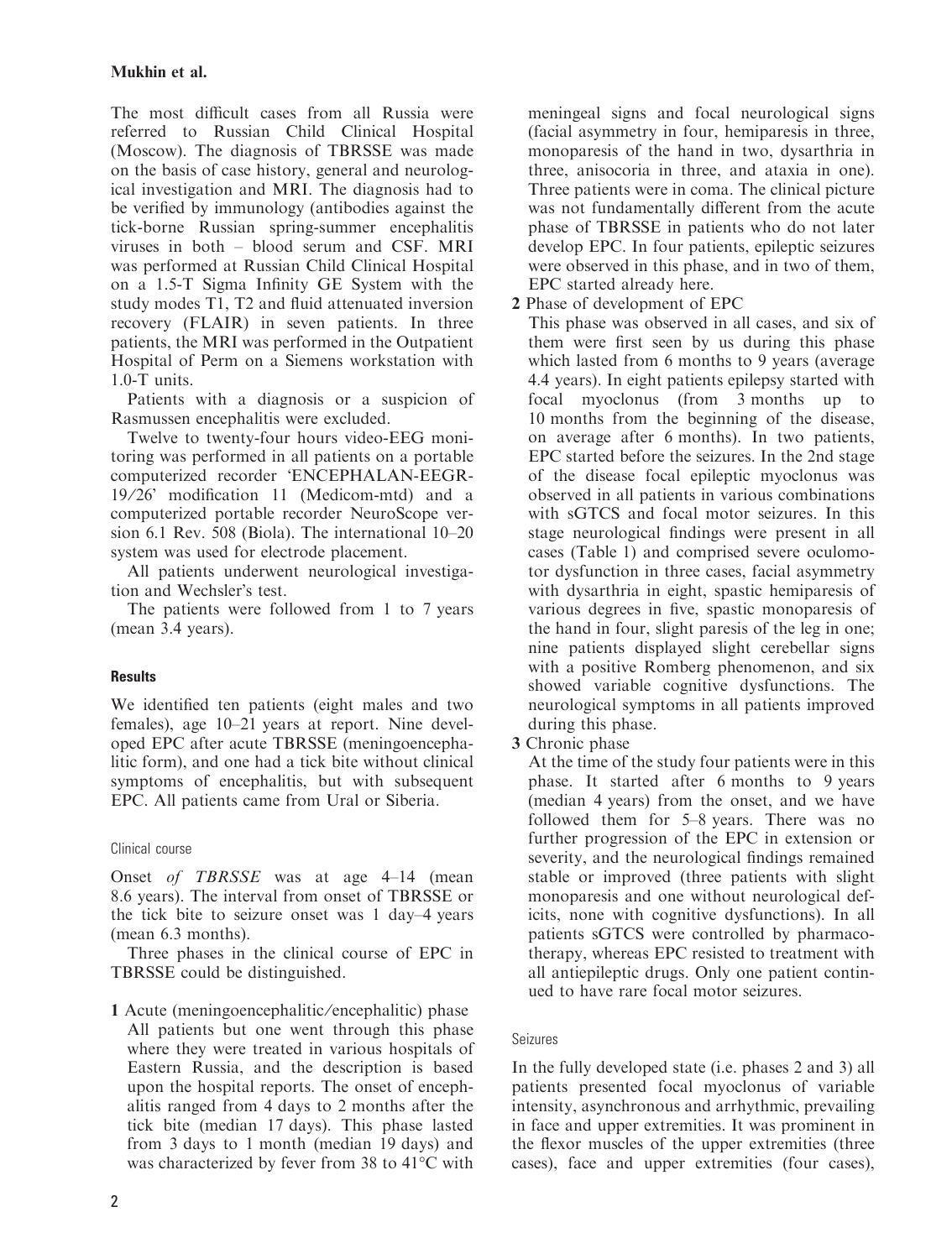| Patient<br>ρg. | Sex    | patient<br>Age of<br>years)<br>(full | onset of<br>TBRSSE<br>Age at<br>(year) | onset of TBRSSE<br>to seizure and<br>Interval from<br>EPC onset        | Neurological findings                                                                                                                                                                                             | seizure types<br>Concomitant                          | EEG findings                                                                                                                                                                                                                                                      | MRI findings                                                                         | EPC (worthwhile<br>Successful drug<br>reduction) | Successful<br>seizures<br>drug    |
|----------------|--------|--------------------------------------|----------------------------------------|------------------------------------------------------------------------|-------------------------------------------------------------------------------------------------------------------------------------------------------------------------------------------------------------------|-------------------------------------------------------|-------------------------------------------------------------------------------------------------------------------------------------------------------------------------------------------------------------------------------------------------------------------|--------------------------------------------------------------------------------------|--------------------------------------------------|-----------------------------------|
|                | Male   | $\overline{4}$                       | $\infty$                               | encephalitis; EPC:<br>Seizures: day 2 of<br>day 16                     | Cerebellar signs with positive<br>Phase of development of EPC:<br>Right spastic hemiparesis;<br>Right facial hemiparesis;<br>Oculomotor dysfunction;<br>dysfunctions<br>Romberg test;<br>Dysarthria;<br>Cognitive | FTSD<br>FCS;                                          | Continuous reg. S-W.C. during sleep in<br>ntermittent reg. slowing in the left<br>Continuous reg. S-W.C. in the left<br>the left fronto-central region<br>Normal background activity;<br>fronto-central region;<br>fronto-central region;                         | cortico-subcortical<br>Moderate diffuse<br>enlargement<br>atrophy and<br>ventricles  | Valproic acid                                    | valproic acid                     |
| $\sim$         | Male   | $\overline{21}$                      | $\overline{4}$                         | encephalitis; EPC:<br>Seizures: day 6 of<br>after 6 months             | Monoparesis of the right hand<br>Without neurological deficits<br>Phase of development of EPC:<br>Facial asymmetry;<br>Chronic phase:<br>Dysarthria;                                                              | Generalized<br>myoclonic<br>seizures<br>FTSD;<br>FCS; | solated reg. S-W.C. in the left frontal<br>ntermittent reg. slowing in the left<br><b>Normal background activity;</b><br>frontal region;<br>Diff. S-W.C.<br>region;                                                                                               | Normal                                                                               | None                                             | Valproic acid                     |
| S              | Female | 21                                   | $\infty$                               | EPC: after 4 months<br>Seizures: day 4 of<br>encephalitis;             | Cerebellar signs with positive<br>Phase of development of EPC:<br>Right spastic hemiparesis;<br>Right facial hemiparesis;<br>Romberg test<br>Dysarthria;                                                          | <b>SGTCS</b><br>FTSD;<br>FCS;                         | Continuous reg. S-W.C. during sleep;<br>Continuous reg. slowing in the left<br>Continuous reg. S-W.C. in the left<br>fronto-centro-temporal region;<br>fronto-centro-temporal region;<br>fronto-centro-temporal region<br>slowing in the left<br>ow b.a.;         | cortico-subcortical<br>Vloderate diffuse<br>enlargement<br>atrophy and<br>ventricles | Benzodiazepine +<br>valproic acid                | Benzodiazepine +<br>valproic acid |
| 4              | Male   | $\supseteq$                          | 5                                      | encephalitis; EPC:<br>Seizures: day 1 of<br>encephalitis<br>day $4$ of | Monoparesis of the left hand;<br>Cerebellar signs with positive<br>Phase of development of EPC:<br>dysfunction<br>Facial asymetry;<br>Romberg test;<br>Dysarthria;<br>Cognitive                                   | <b>FTSD</b><br>FCS;                                   | Continuous reg. slowing; in the right<br>reg. S-W.C. during sleep in the right<br>Continuous reg. S-W.C. in the right<br>centro-temporo-parietal region;<br>centro-temporo-parietal region;<br>centro-temporo-parietal region<br>Continuous<br>Slow b.a.;         | Normal (investigation<br>in dynamics)                                                | Levetiracetam +<br>valproic acid                 | Levetiracetam +<br>valproic acid  |
| 5              | Female | $\Box$                               | 4                                      | EPC: 4 months after<br>Seizures: after<br>encephalitis;<br>4 years     | Cerebellar signs with positive<br>Monoparesis of the right leg;<br>Monoparesis of the right leg<br>Phase of development of EPC:<br>Romberg test;<br>Chronic phase:                                                | FTSD<br>FCS;                                          | Continuous reg. S-W.C. during sleep in<br>the left fronto-centro-temporal region<br>ntermittent reg. slowing in the left<br>Continuous reg. S-W.C. in the left<br>fronto-centro-temporal region;<br>fronto-centro-temporal region;<br>Normal background activity; | Normal                                                                               | Valproic acid                                    | Valproic acid                     |

Table 1 Patient overview

Table 1 Patient overview

EPC in tick-borne summer encephalitis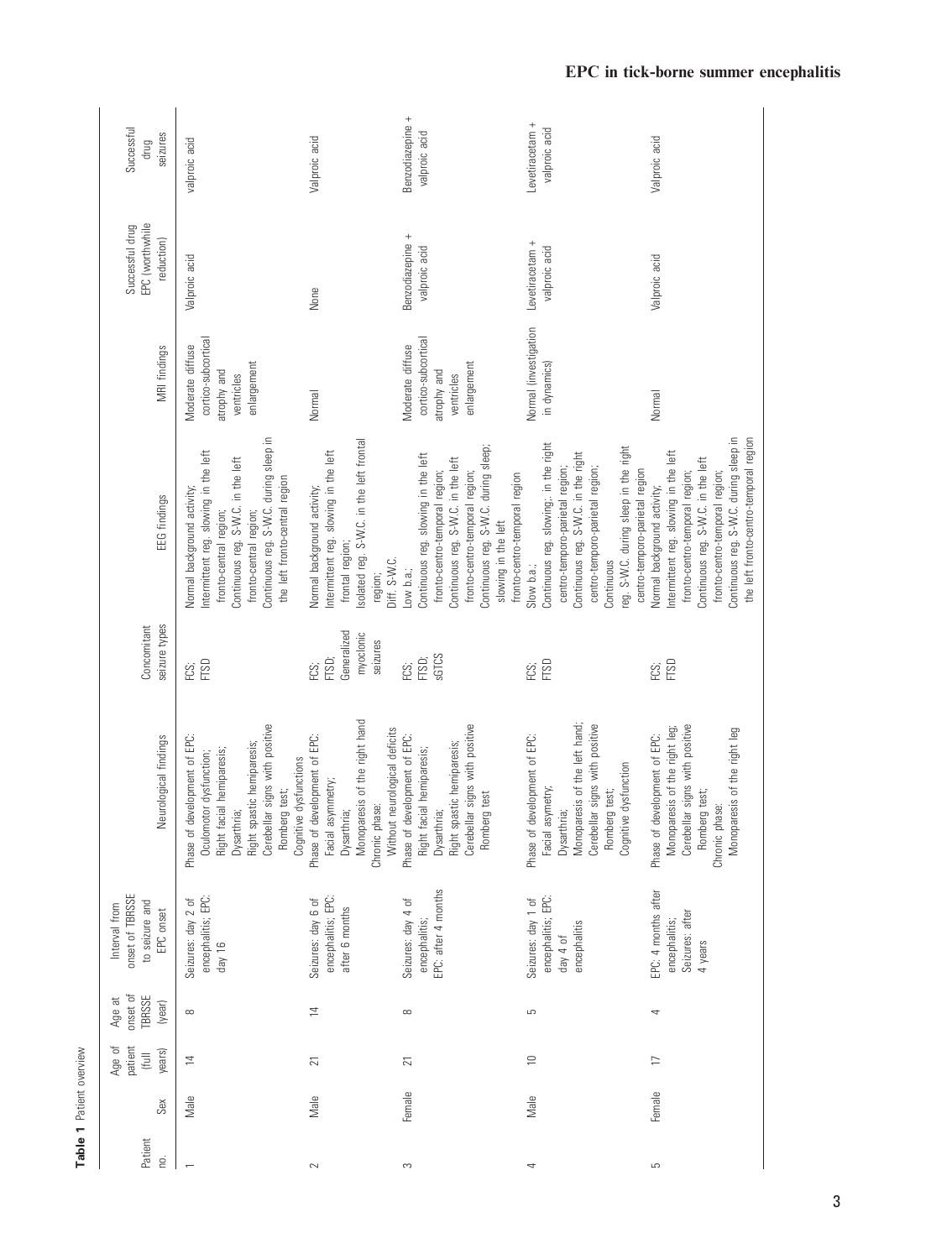| Successful<br>seizures<br>drug<br>EPC (worthwhile<br>Successful drug<br>reduction) | Carbamazepine<br>None                                                                                                                                                                                                                                        | None<br>Benzodiazepine                                                                                                                                                                                                                               | phenobarbital<br>Valproic<br>$acid +$<br>Valproic acid +<br>phenobarbital                                                                                                                                                                    | levetiracetam +<br>Valproic acid +<br>valproic acid<br>topiramate;<br>levetiracetam +<br>Valproic acid +<br>valproic acid<br>topiramate;                                                                            | Carbamazepine +<br>levetiracetam<br>Carbamazepine +<br>levetiracetam                                                                                                                                                      |
|------------------------------------------------------------------------------------|--------------------------------------------------------------------------------------------------------------------------------------------------------------------------------------------------------------------------------------------------------------|------------------------------------------------------------------------------------------------------------------------------------------------------------------------------------------------------------------------------------------------------|----------------------------------------------------------------------------------------------------------------------------------------------------------------------------------------------------------------------------------------------|---------------------------------------------------------------------------------------------------------------------------------------------------------------------------------------------------------------------|---------------------------------------------------------------------------------------------------------------------------------------------------------------------------------------------------------------------------|
| MRI findings                                                                       | cortico-subcortical<br>Moderate diffuse<br>enlargement<br>atrophy and<br>ventricles                                                                                                                                                                          | cortico-subcortical<br>Moderate diffuse<br>enlargement<br>atrophy and<br>ventricles                                                                                                                                                                  | cortico-subcortical<br>Moderate diffuse<br>enlargement<br>atrophy and<br>ventricles                                                                                                                                                          | Normal                                                                                                                                                                                                              | enlargement on the<br>cortico-subcortical<br>atrophy and<br>ventricles<br>Moderate<br>$\frac{1}{2}$                                                                                                                       |
| EEG findings                                                                       | Continuous reg. S-W.C. during sleep in<br>ntermittent reg. slowing in the left<br>Continuous reg. S-W.C. in the left<br>Normal background activity;<br>fronto-central region;<br>fronto-central region;<br>fronto-central region<br>Diff. S-W.C;<br>the left | the right fronto-centro-temporal region<br>Continuous reg. S-W.C. during sleep in<br>Continuous reg. slowing; in the right<br>Continuous reg. S-W.C. in the right<br>fronto-centro-temporal region;<br>fronto-centro-temporal region;<br>Slow. b.a.; | Continuous reg. S-W.C. during sleep in<br>ntermittent reg. slowing in the right<br>Continuous reg. S-W.C. in the right<br>the right fronto-central region<br>Normal background activity;<br>fronto-central region;<br>fronto-central region; | ntermittent reg. slowing in the left<br>solated reg. S-W.C. in the left<br><b>Vormal background activity;</b><br>fronto-central region;<br>fronto-central region                                                    | Continuous reg. S-W.C. during sleep in<br>Continuous reg. slowing in the left<br>Continuous reg. S-W.C. in the left<br>fronto-central region;<br>fronto-central region;<br>fronto-central region<br>Slow b.a;<br>the left |
| seizure types<br>Concomitant                                                       | FTSD<br>FCS;                                                                                                                                                                                                                                                 | Som.aura in<br>the hand;<br>SGTCS<br>FTSD;<br>FCS;                                                                                                                                                                                                   | FTSD<br>FCS;                                                                                                                                                                                                                                 | FTSD<br>FCS;                                                                                                                                                                                                        | Som.aura in<br>the hand;<br>SGTCS<br>FTSD;<br>FCS;                                                                                                                                                                        |
| Neurological findings                                                              | of the right hand;<br>of the right hand<br>Cerebellar signs with positive<br>Phase of development of EPC:<br>Facial asymmetry;<br>Romberg test;<br>Monoparesis<br>Monoparesis<br>Chronic phase:<br>Dysarthria;                                               | Cerebellar signs with positive<br>Phase of development of EPC:<br>hemiparesis;<br>Left facial hemiparesis;<br>Cognitive dysfunction<br>Romberg test;<br>Left spastic<br>Dysarthria;                                                                  | of the left hand;<br>Cerebellar signs with positive<br>of the left hand<br>Phase of development of EPC:<br>Romberg test;<br>Monoparesis<br>Monoparesis<br>Chronic phase:                                                                     | Cerebellar signs with positive<br>Phase of development of EPC:<br>hemiparesis;<br>hemiparesis;<br>Oculomotor dysfunction;<br>Cognitive dysfunction<br>Romberg test;<br>Right spastic<br>Right facial<br>Dysarthria; | Cerebellar signs with positive<br>Phase of development of EPC:<br>hemiparesis;<br>hemiparesis;<br>Oculomotor dysfunction;<br>sfunction<br>Romberg test;<br>Right spastic<br>Cognitive dy<br>Right facial<br>Dysarthria;   |
| of TBRSSE to seizure<br>Interval from onset<br>and EPC onset                       | Seizures: 10 months<br>EPC: after 3 years<br>after encephalitis;                                                                                                                                                                                             | EPC: 6 months after<br>Seizures: after<br>encephalitis;<br>8 months                                                                                                                                                                                  | Seizures: 8 months<br>after encephalitis;<br>14 months<br>EPC: after                                                                                                                                                                         | EPC: 5 months after<br>Seizures: 6 months<br>after encephalitis<br>encephalitis;                                                                                                                                    | encephalitic phase)<br>EPC: 4 months after<br>tick bite (no acute<br>Seizures: 3 months<br>after tick bite;                                                                                                               |
| onset of<br>TBRSSE<br>Age at<br>(year)                                             | $\overline{ }$                                                                                                                                                                                                                                               | $\overline{ }$                                                                                                                                                                                                                                       | $\equiv$                                                                                                                                                                                                                                     | $\overline{4}$                                                                                                                                                                                                      | 4                                                                                                                                                                                                                         |
| patient<br>Age of<br>years)<br>(full                                               | $\Box$                                                                                                                                                                                                                                                       | $\overline{4}$                                                                                                                                                                                                                                       | $\overline{6}$                                                                                                                                                                                                                               | $20\,$                                                                                                                                                                                                              | $\approx$                                                                                                                                                                                                                 |
| Sex                                                                                | Male                                                                                                                                                                                                                                                         | Male                                                                                                                                                                                                                                                 | Male                                                                                                                                                                                                                                         | Male                                                                                                                                                                                                                | Male                                                                                                                                                                                                                      |
| Patient<br>ρġ.                                                                     | $\circ$                                                                                                                                                                                                                                                      | $\overline{\phantom{0}}$                                                                                                                                                                                                                             | $\infty$                                                                                                                                                                                                                                     | တ                                                                                                                                                                                                                   | $\supseteq$                                                                                                                                                                                                               |

EPC, Epilepsia partialis continua, FCS, Focal clonic seizures with deviation of the head; sGTCS, Secondarily generalized tonic seizures; Som. aura, Somatosensory aura; Slowing b.a., Slowing of background<br>activity with an u EPC, Epilepsia partialis continua; FCS, Focal Iohio seizures; FTSD, Focal tonic seizures with deviation of the head; sGTCS, Secondarily generalized tonic clonic seizures; Som. aura, Somatosensory aura; Slowing b.a., Slowin activity with an unilateral absence of alpha-rhythm; Req. slowing, Regional slowing contralateral to the paresis; Req. S-W.C., Regional bursts of spike /polyspike and wave complexes; Diff. S-W.C.. Diffuse bursts of spike-w TBRSSE, tick-borne Russian spring-summer encephalitis.

## Mukhin et al.

Table 1 (Continued)

Table 1 (Continued)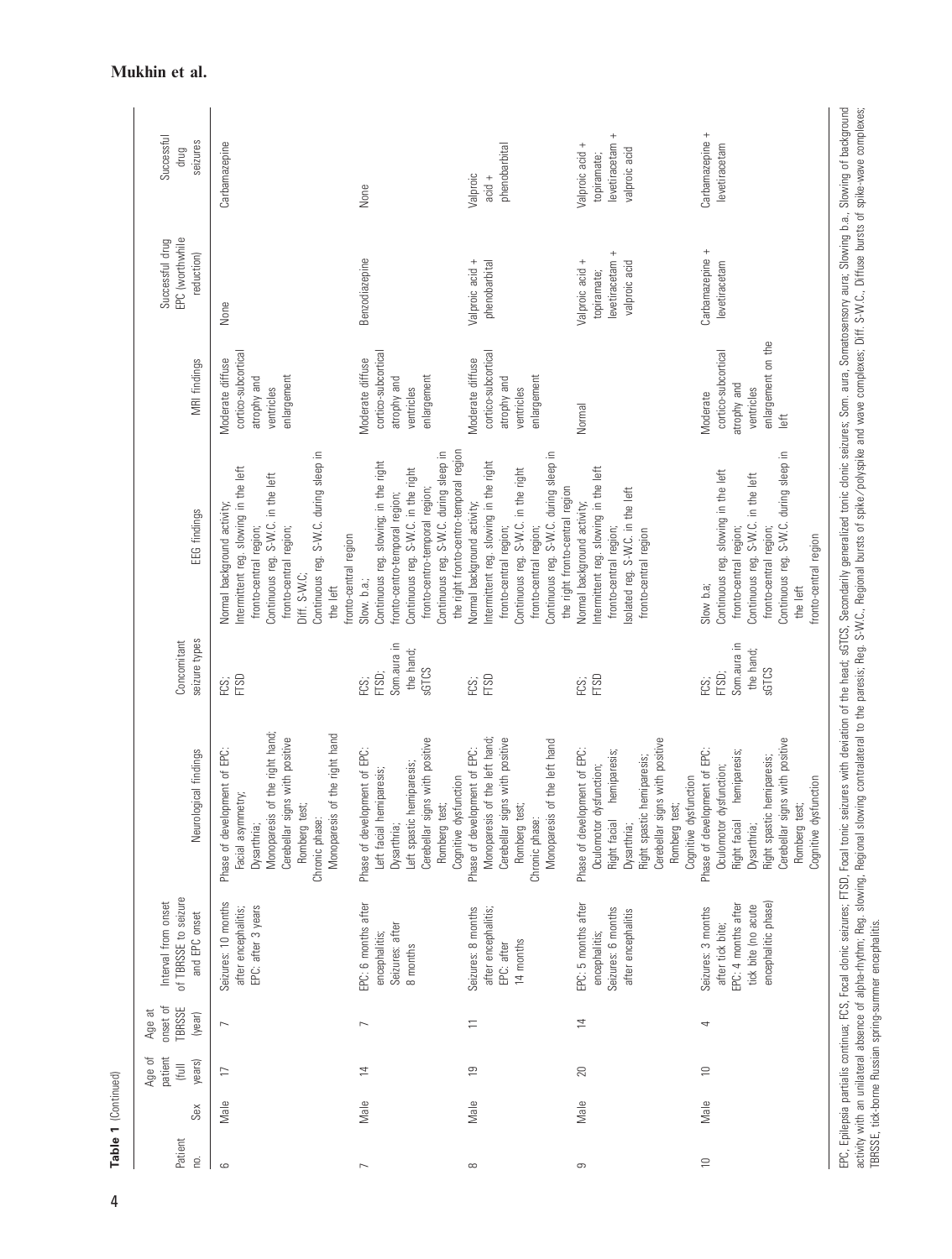lower extremities and hemibody (two cases each). It was most pronounced in the distal parts of the extremities. In one case, myoclonus spread from the hand to the arm, neck and body. Facial myoclonus involved the angle of the mouth, cheek, and m. orbicularis oculi (Fig. 1), sometimes producing dysarthria. Sensory stimuli and emotional state modified the myoclonus which increased with touch, at movement and after awakening, prevailing in the face and upper extremities. All patients in addition to EPC had focal seizures which are listed in Table 1.

#### Neurological findings

All patients presented neurological deficits which sometimes improved over time (Table 1). In all, the neurological signs and symptoms were enhanced in periods of increased seizure activity.

#### MRI findings

The typical finding was moderate diffuse corticosubcortical atrophy and ventricle enlargement, mainly of the lateral ventricles. In spite of the largely unilateral clinical presentation, the MRI findings were moderately asymmetric in only one case, and MRI was normal in three cases. In three cases, brain MRI was repeated after intervals of



Figure 1. Patient N.S., 8 years. Epilepsia partialis continua after Russian encephalitis. Marked myoclonus of angle of the mouth, cheek, and m. orbicularis oculi.

6 months to 4 years. Only in one case an increase of atrophy was found. In one, the periventricular leukopathy in the temporo-occipital region became less pronounced, only slight subatrophy in the posterior part of lateral ventricles without focal abnormalities was left.

#### Prolonged video-EEG monitoring

Slowing of background activity and unilateral absence of alpha-rhythm (contralateral to the paresis) was found in four cases (with an early onset of disease). Six patients had normal background activity. All patients had epileptiform activity: continued regional bursts of spike/polyspike and waves in eight, isolated sharp waves and spike-and-wave and polyspike-and-wave complexes in another two cases. Continuous regional epileptiform discharges during sleep were revealed in eight cases. In sleep epileptiform activity was less prominent. Combination of diffuse and regional epileptiform activity was found in two of 10 patients (with an early onset), presented by poorly synchronized short bursts of spike-andwave complexes at a frequency of 3 Hz indicating secondary bilateral synchronization (Table 1).

Typical localization of regional epileptiform discharges (eight cases) was in the fronto-central or fronto-centro-temporal region (Fig. 2). In one case epileptiform discharges were registered in the frontal region and in another one in the centrotemporo-parietal region with phase reversal under the parietal electrode. Focal (or regional) slow activity also was ascertained in all cases: Periodic regional theta-slowing contralateral to the paresis in six and continuous slowing contralateral to the paresis in four. Regional slowing with epileptiform activity in the fronto-centro-temporal areas presented the most typical EEG pattern in our cases.

In all cases EMG has been registered during seizures synchronously with video-EEG. Myoclonus was found in all 10 cases, focal motor seizures revealed in two cases. Direct correlation between focal myoclonus and epileptiform activity was not found. In three cases, the myoclonic jerks did not coincide with epileptiform activity on EEG at all and in four they incidentally correlated with epileptiform activity on EEG. From those, in two cases massive focal myoclonus evolved to focal motor clonic-tonic seizures. This evolution correlated on the EEG with rhythmical regional polyspike and wave activity or groups of sharp waves. Likewise in the interictal period, the initiation of the burst was in the fronto-centro-temporal regions with subsequent spread to the entire hemisphere (Fig. 3).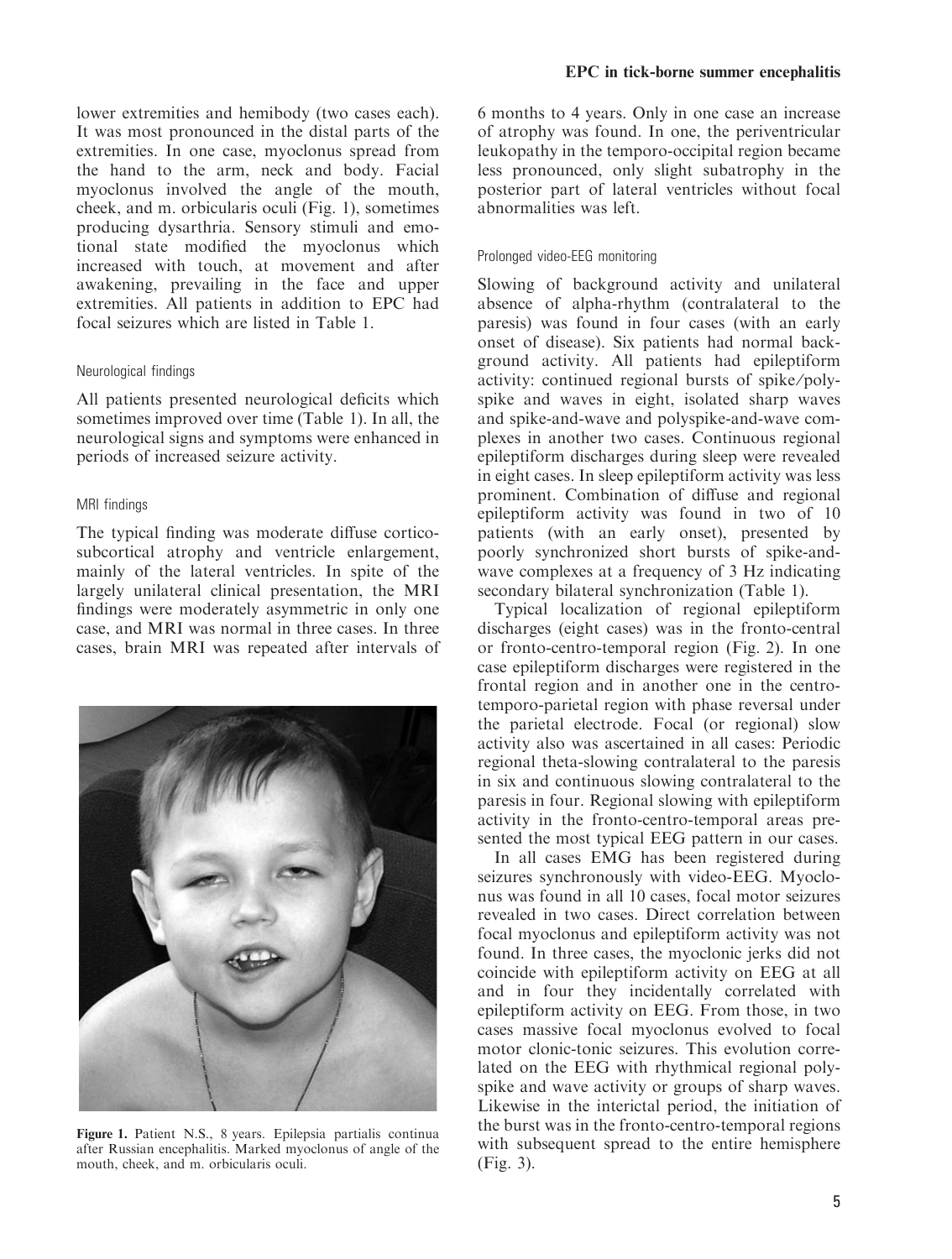#### Mukhin et al.



Figure 2. Patient O.A., 16 years. Epilepsia partialis continua after Russian encephalitis. Interictal continuous regional epileptiform discharges over the right hemisphere, maximally involving the right fronto-central regions.



Figure 3. Patient O.A., 13 years. Epilepsia partialis continua after Russian encephalitis. A focal myoclonus was transformed to focal motor clonic-tonic seizures. during video-EEG monitoring: myoclonus (in the left arm), then rhythmic clonic movements, then tonic contraction. Ictal EEG-pattern: rhythmic regional polyspike-wave complexes, groups of sharp waves maximally involving the right fronto-central regions.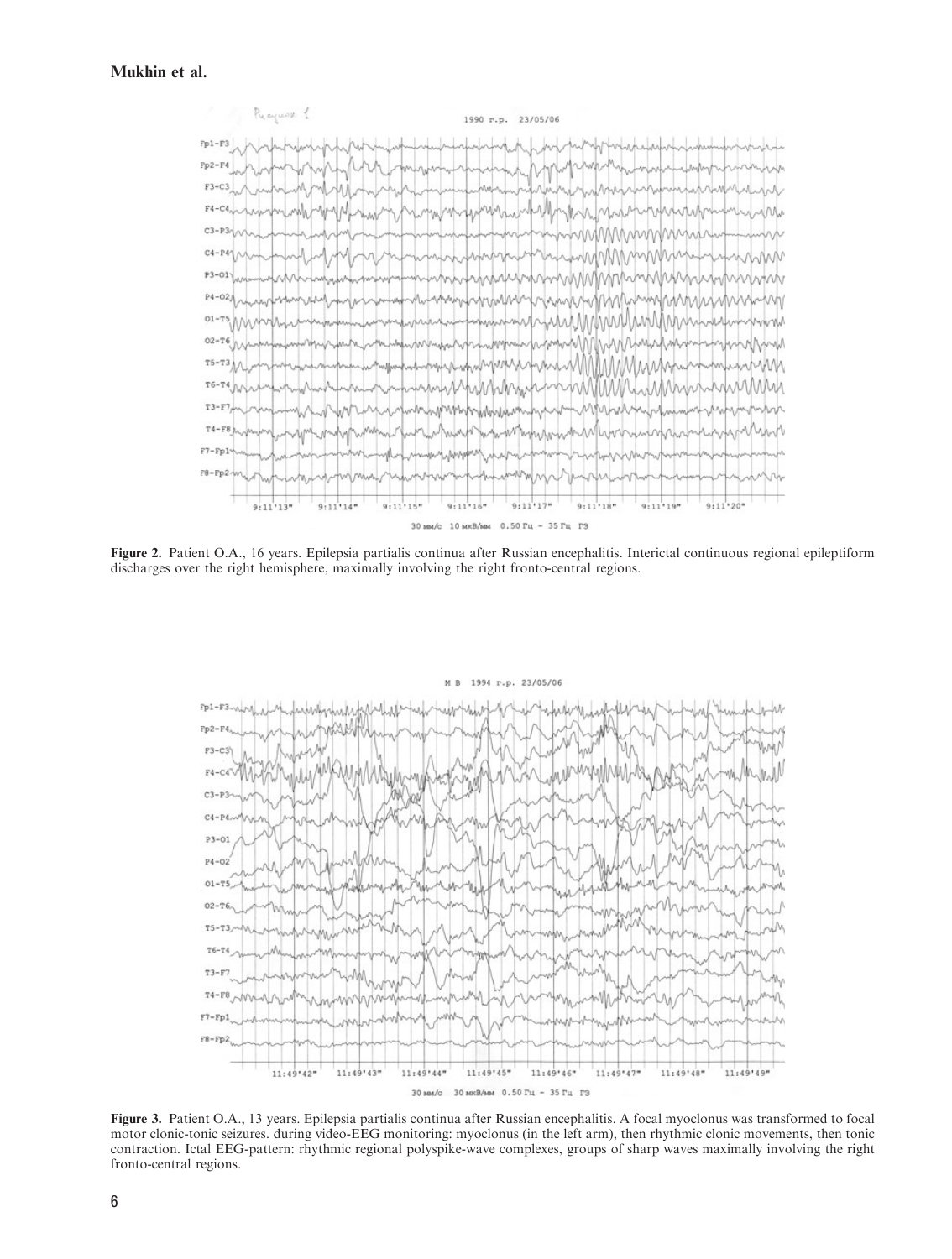#### Therapy

The effect of antiepileptic drugs (see Table 1) differed according to seizure types. The sGTCS in all cases were controlled by monotherapy with phenobarbital, carbamazepine or topiramate. Focal motor seizures were completely stopped in nine of 10 patients with mono-and duotherapy of phenobarbital, carbamazepine, topiramate, levetiracetam and valproic acid. Drug treatment improved the EPC in all cases but never fully controlled it. The best effect was obtained with benzodiazepines and valproic acid. Levetiracetam and topiramate were less effective. Aggravation of the myoclonus was observed in one patient with phenobarbital and in another with lamotrigine.

#### **Discussion**

Omorokov in 1922 (5) reported 84 cases of EPC from rural parts of Western Siberia, noting seasonal prevalence in the spring and summer. High fever, headache and vomiting often preceded the neurological symptoms.

Shubin in 1938 (6) first proposed a correlation of EPC with TBRSSE, Propper-Graschenkov in 1941 (7) started virological investigation of EPC, and Chumakov in 1944 proved that EPC develops in patients with TBRSSE. He infected laboratory mice with this virus from brain tissue of patients with EPC (8).

Epilepsia partialis continua caused by TBRSSE is a rather frequent condition in the Eastern parts of the Russian Federation (Ural, Siberia and Far East) where, according to Gulyaeva (9, 10), it is observed in ca. 1% of cases of TBRSSE. West of the Ural no such cases seem to have been reported. It may develop in both adults and children, and the clinical picture is not fundamentally different in the age groups. In the Russian literature, 98 cases of EPC and TBRSSE were reported by Gulyaeva (9, 10), and seven cases of EPC and TBRSSE by Mukhin et al. (11).The present paper reports a selection of these cases which could be studied with high resolution MRI and video-EEG monitoring. From these studies, EPC with TBRSSE appears as a disabling but not fatal condition with a time course where three phases can be distinguished. In the first phase of acute meningoencephalitis which usually ends with minor neurological deficits, symptomatic epileptic seizures may be observed and rarely EPC. In the second phase EPC develops and individual seizures may continue. The neurological deficits remain unchanged or improve. In the third phase of chronic EPC no further progression is observed, concomitant focal seizures are often well-controlled, and neurological deficits remain stable or further improve.

It has been suggested by Omorokov (12) that the patients in Kozhevnikov's original desription of 1894 also were cases of TBRSSE. However, it clearly appears from Kozhevnikov's publication (1) that the clinical course in at least three of them was chronic progressive, Rasmussen syndrome thus being the more likely diagnosis. The clinical features and EEG characteristics of EPC in both conditions are identical. Otherwise these two kinds of encephalitis differ in many respects as summarized in Table 2, the clearest distinctor being the longterm clinical course and prognosis. The typical neuroimaging finding with Rasmussen encephalitis is progressive local atrophy, whereas TBRSSE

|  | Table 2 Comparison of EPC in TBRSSE and in Rasmussen's encephalitis |  |  |  |  |  |
|--|---------------------------------------------------------------------|--|--|--|--|--|
|--|---------------------------------------------------------------------|--|--|--|--|--|

| Disease/symptoms         | TBRSSE                                                                                                                                                           | Rasmussen                                                                                                                                 |
|--------------------------|------------------------------------------------------------------------------------------------------------------------------------------------------------------|-------------------------------------------------------------------------------------------------------------------------------------------|
| Geography region         | Endemic in Ural, Siberia, Far East Russia                                                                                                                        | <b>Ubiquitous</b>                                                                                                                         |
| Typical onset            | Some months after acute encephalitis or after tick bite                                                                                                          | Some weeks after intercurrent infectious disease or no apparent<br>event                                                                  |
| Age of onset             | Any, usually up to 16 years                                                                                                                                      | Usually 1-14 (peak is 3-10). Rarely in adulthood                                                                                          |
| Epileptic seizures       | Myoclonus, focal motor and secondarily GTC                                                                                                                       | Myoclonus, focal motor and secondary generalized, complex<br>partial, isolated aura; high frequency of status epilepticus                 |
| Neurologic symptoms      | Static: Paresis, atrophy of muscles of limbs, symptom 'a hanging<br>down neck'                                                                                   | Progressive: Hemiparesis, cognitive disorders: hemianopsia,<br>visual agnosia, astereognosis, dysphasia. Neuroendocrinologic<br>disorders |
| Hyperkinesias            | Myoclonus, athetosis, tremor, torsion dyskinesia                                                                                                                 | Not typical                                                                                                                               |
| <b>MRI</b>               | Cortical-subcortical atrophy with secondary (asymmetric) ventricle<br>dilatation, non-progressive.                                                               | Localized atrophy of the cortical perisilvian area with tendency to<br>progress and extend on the nearby areas                            |
| Laboratory Studies (CSF) | High virus antibody titers for TBRSSE                                                                                                                            | Possible high antibody titers for glutamate receptors                                                                                     |
| Course and prognosis     | Initial increase of symptoms over some years, then stabilization,<br>then incomplete regression of symptoms. Severe disability.<br>Lethal outcome extremely rare | Steady slow progress leading to severe disability. Possible lethal<br>outcome several years after onset                                   |

EPC, epilepsia partialis continua; TBRSSE, tick-borne Russian spring-summer encephalitis.